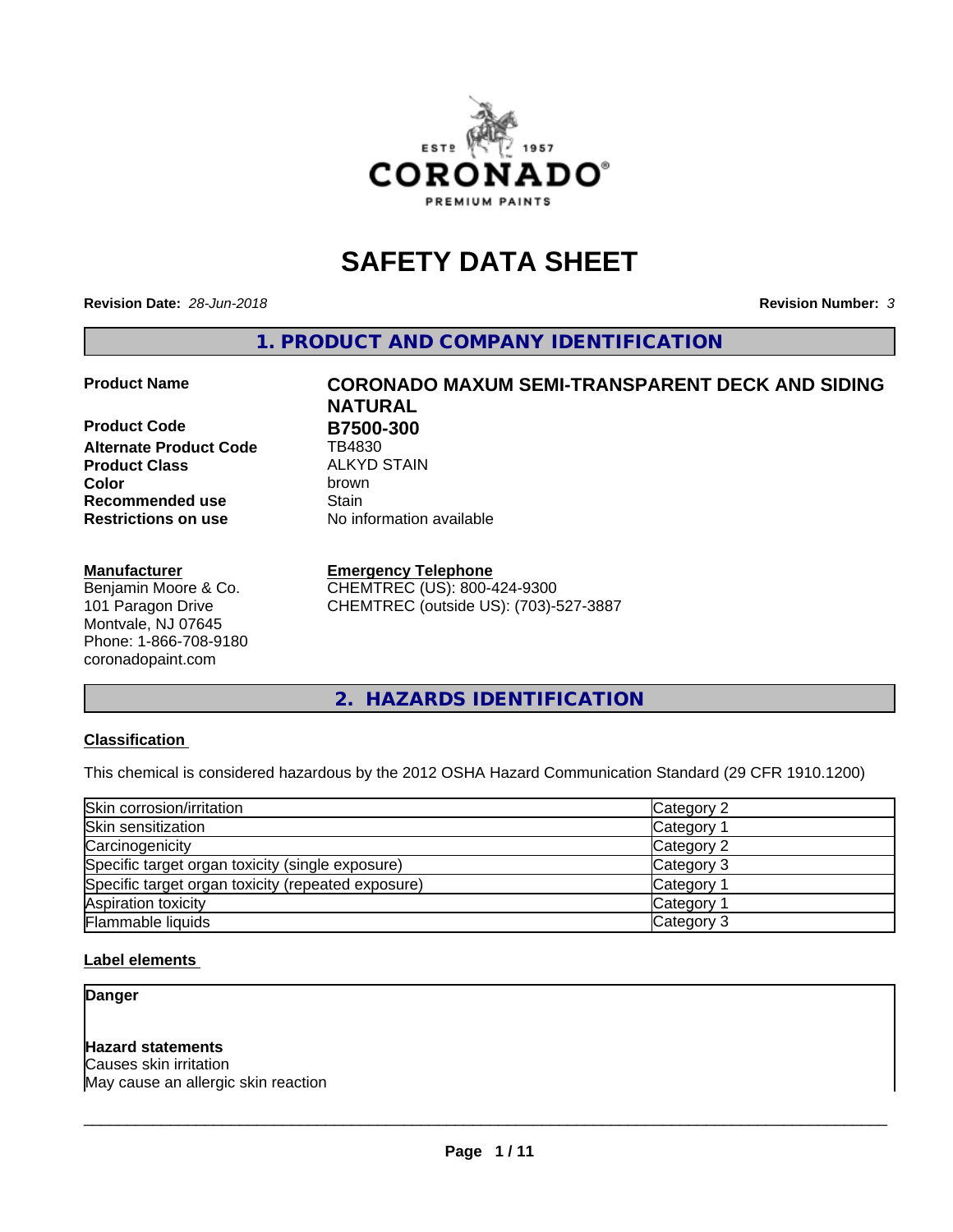Suspected of causing cancer May cause drowsiness or dizziness Causes damage to organs through prolonged or repeated exposure May be fatal if swallowed and enters airways Flammable liquid and vapor



**Appearance** liquid **Odor** solvent

# **Precautionary Statements - Prevention**

Obtain special instructions before use Do not handle until all safety precautions have been read and understood Use personal protective equipment as required Wash face, hands and any exposed skin thoroughly after handling Contaminated work clothing should not be allowed out of the workplace Wear protective gloves Do not breathe dust/fume/gas/mist/vapors/spray Do not eat, drink or smoke when using this product Use only outdoors or in a well-ventilated area Keep away from heat, hot surfaces, sparks, open flames and other ignition sources. No smoking Keep container tightly closed Ground/bond container and receiving equipment Use explosion-proof electrical/ventilating/lighting/equipment Use only non-sparking tools Take precautionary measures against static discharge Keep cool **Precautionary Statements - Response** IF exposed or concerned: Get medical advice/attention **Skin** If skin irritation or rash occurs: Get medical advice/attention

IF ON SKIN (or hair): Remove/Take off immediately all contaminated clothing. Rinse skin with water/shower Wash contaminated clothing before reuse

# **Inhalation**

IF INHALED: Remove victim to fresh air and keep at rest in a position comfortable for breathing **Ingestion**

IF SWALLOWED: Immediately call a POISON CENTER or doctor/physician

Do NOT induce vomiting

# **Fire**

In case of fire: Use CO2, dry chemical, or foam for extinction

# **Precautionary Statements - Storage**

Store locked up Store in a well-ventilated place. Keep container tightly closed

# **Precautionary Statements - Disposal**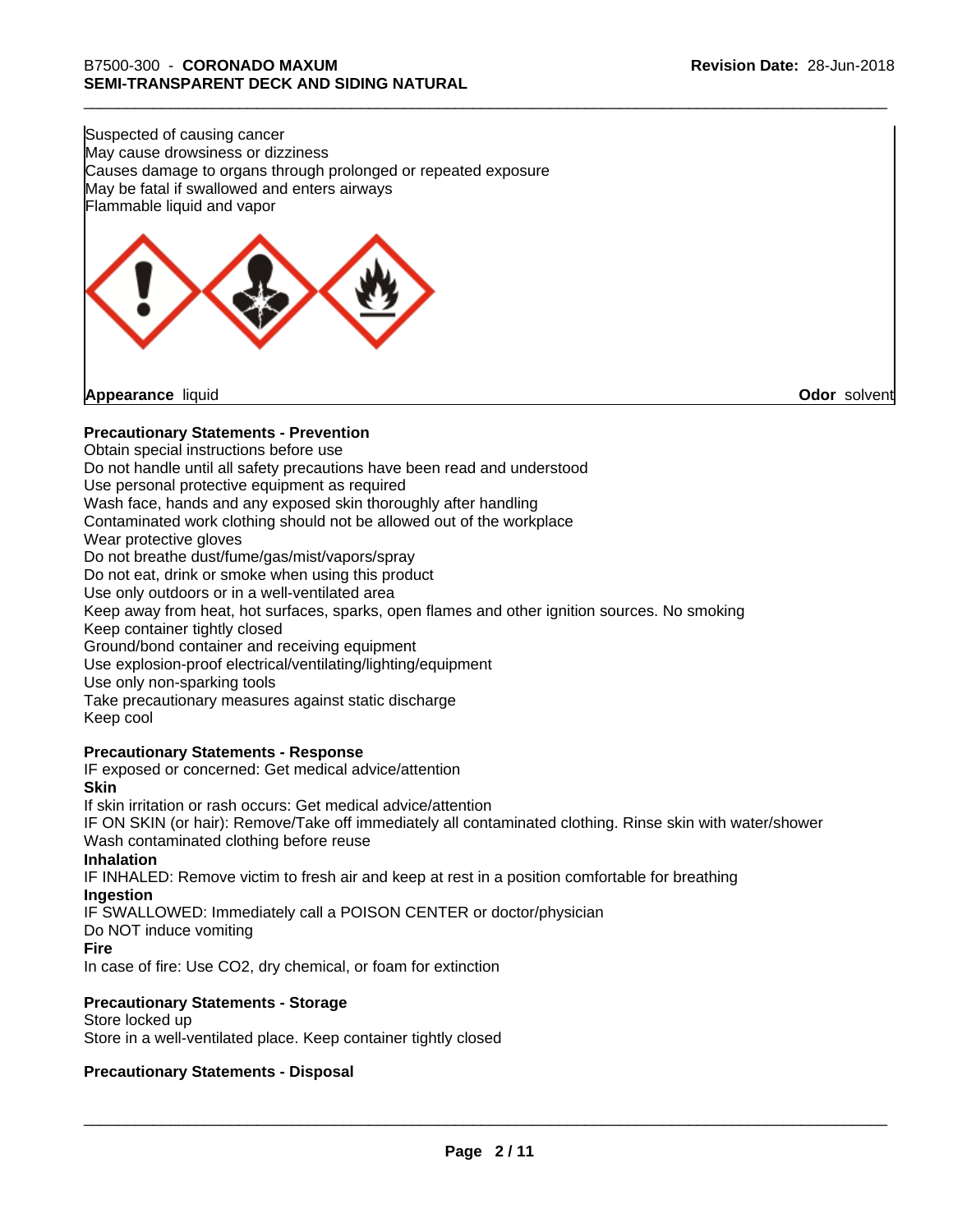Dispose of contents/container to an approved waste disposal plant

# **Hazards not otherwise classified (HNOC)**

Rags, steel wool or waste soaked with this product may spontaneously catch fire if improperly discarded

# **Other information**

No information available

# **3. COMPOSITION/INFORMATION ON INGREDIENTS**

| <b>Chemical name</b>                       | CAS No.       | Weight-% |
|--------------------------------------------|---------------|----------|
| Distillates, petroleum, hydrotreated light | 64742-47-8    | 40       |
| Stoddard solvent                           | 8052-41-3     | 25       |
| 1H-Isoindole-1,3(2H)-dione,                | 133-07-3      |          |
| 2-[(trichloromethyl)thio]-                 |               |          |
| 1,2,4-Trimethylbenzene                     | 95-63-6       |          |
| Cobalt bis(2-ethylhexanoate)               | 136-52-7      | 0.5      |
| Methyl ethyl ketoxime                      | $96 - 29 - 7$ | 0.5      |

|                                                  | 4. FIRST AID MEASURES                                                                                                                                                                                                               |
|--------------------------------------------------|-------------------------------------------------------------------------------------------------------------------------------------------------------------------------------------------------------------------------------------|
| <b>General Advice</b>                            | If symptoms persist, call a physician. Show this safety data sheet to the doctor in<br>attendance.                                                                                                                                  |
| <b>Eye Contact</b>                               | Immediately flush with plenty of water. After initial flushing, remove any contact<br>lenses and continue flushing for at least 15 minutes. Keep eye wide open while<br>rinsing. If symptoms persist, call a physician.             |
| <b>Skin Contact</b>                              | Wash off immediately with soap and plenty of water while removing all<br>contaminated clothes and shoes. If skin irritation persists, call a physician. Wash<br>clothing before reuse. Destroy contaminated articles such as shoes. |
| <b>Inhalation</b>                                | Move to fresh air. If symptoms persist, call a physician.<br>If not breathing, give artificial respiration. Call a physician immediately.                                                                                           |
| Ingestion                                        | Clean mouth with water and afterwards drink plenty of water. Do not induce<br>vomiting without medical advice. Never give anything by mouth to an unconscious<br>person. Consult a physician.                                       |
| <b>Protection Of First-Aiders</b>                | Use personal protective equipment.                                                                                                                                                                                                  |
| <b>Most Important</b><br><b>Symptoms/Effects</b> | May cause allergic skin reaction.                                                                                                                                                                                                   |
| <b>Notes To Physician</b>                        | Treat symptomatically.                                                                                                                                                                                                              |
|                                                  | 5. FIRE-FIGHTING MEASURES                                                                                                                                                                                                           |

**Suitable Extinguishing Media** Foam, dry powder or water. Use extinguishing measures that are appropriate to local circumstances and the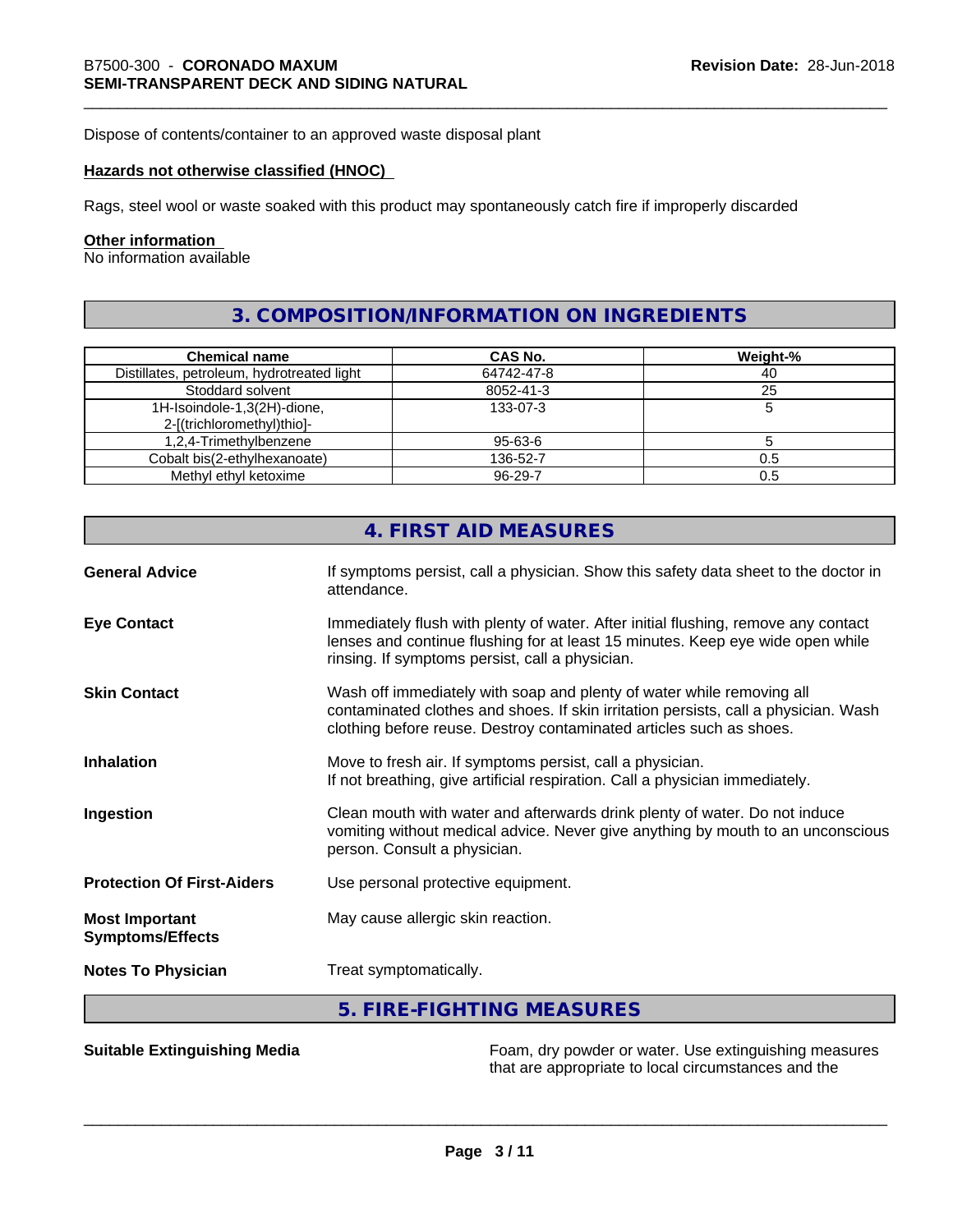|                                                                                  |                 | surrounding environment.       |                                                                                                                                                                                                                                             |
|----------------------------------------------------------------------------------|-----------------|--------------------------------|---------------------------------------------------------------------------------------------------------------------------------------------------------------------------------------------------------------------------------------------|
| <b>Protective Equipment And Precautions For</b><br><b>Firefighters</b>           |                 | and full protective gear.      | As in any fire, wear self-contained breathing apparatus<br>pressure-demand, MSHA/NIOSH (approved or equivalent)                                                                                                                             |
| <b>Specific Hazards Arising From The Chemical</b>                                |                 | vapors.                        | Combustible material. Closed containers may rupture if<br>exposed to fire or extreme heat. Keep product and empty<br>container away from heat and sources of ignition. Thermal<br>decomposition can lead to release of irritating gases and |
| <b>Sensitivity To Mechanical Impact</b>                                          |                 | No                             |                                                                                                                                                                                                                                             |
| <b>Sensitivity To Static Discharge</b>                                           |                 | Yes                            |                                                                                                                                                                                                                                             |
| <b>Flash Point Data</b><br>Flash Point (°F)<br>Flash Point (°C)<br><b>Method</b> |                 | 105.0<br>40.6<br><b>PMCC</b>   |                                                                                                                                                                                                                                             |
| <b>Flammability Limits In Air</b>                                                |                 |                                |                                                                                                                                                                                                                                             |
| Lower flammability limit:<br><b>Upper flammability limit:</b>                    |                 | Not available<br>Not available |                                                                                                                                                                                                                                             |
| <b>NFPA</b><br>Health: 1                                                         | Flammability: 2 | Instability: 0                 | Special: Not Applicable                                                                                                                                                                                                                     |
| <b>NFPA Legend</b>                                                               |                 |                                |                                                                                                                                                                                                                                             |

- 0 Not Hazardous
- 1 Slightly
- 2 Moderate
- 3 High
- 4 Severe

*The ratings assigned are only suggested ratings, the contractor/employer has ultimate responsibilities for NFPA ratings where this system is used.*

*Additional information regarding the NFPA rating system is available from the National Fire Protection Agency (NFPA) at www.nfpa.org.*

# **6. ACCIDENTAL RELEASE MEASURES**

| <b>Personal Precautions</b>      | Use personal protective equipment. Remove all sources of ignition.                                                                                                                                                                                                                                         |
|----------------------------------|------------------------------------------------------------------------------------------------------------------------------------------------------------------------------------------------------------------------------------------------------------------------------------------------------------|
| <b>Other Information</b>         | Prevent further leakage or spillage if safe to do so. Do not allow material to<br>contaminate ground water system. Prevent product from entering drains. Do not<br>flush into surface water or sanitary sewer system. Local authorities should be<br>advised if significant spillages cannot be contained. |
| <b>Environmental precautions</b> | See Section 12 for additional Ecological Information.                                                                                                                                                                                                                                                      |
| <b>Methods for Cleaning Up</b>   | Dam up. Soak up with inert absorbent material. Pick up and transfer to properly<br>labeled containers. Clean contaminated surface thoroughly.                                                                                                                                                              |
|                                  |                                                                                                                                                                                                                                                                                                            |

# **7. HANDLING AND STORAGE**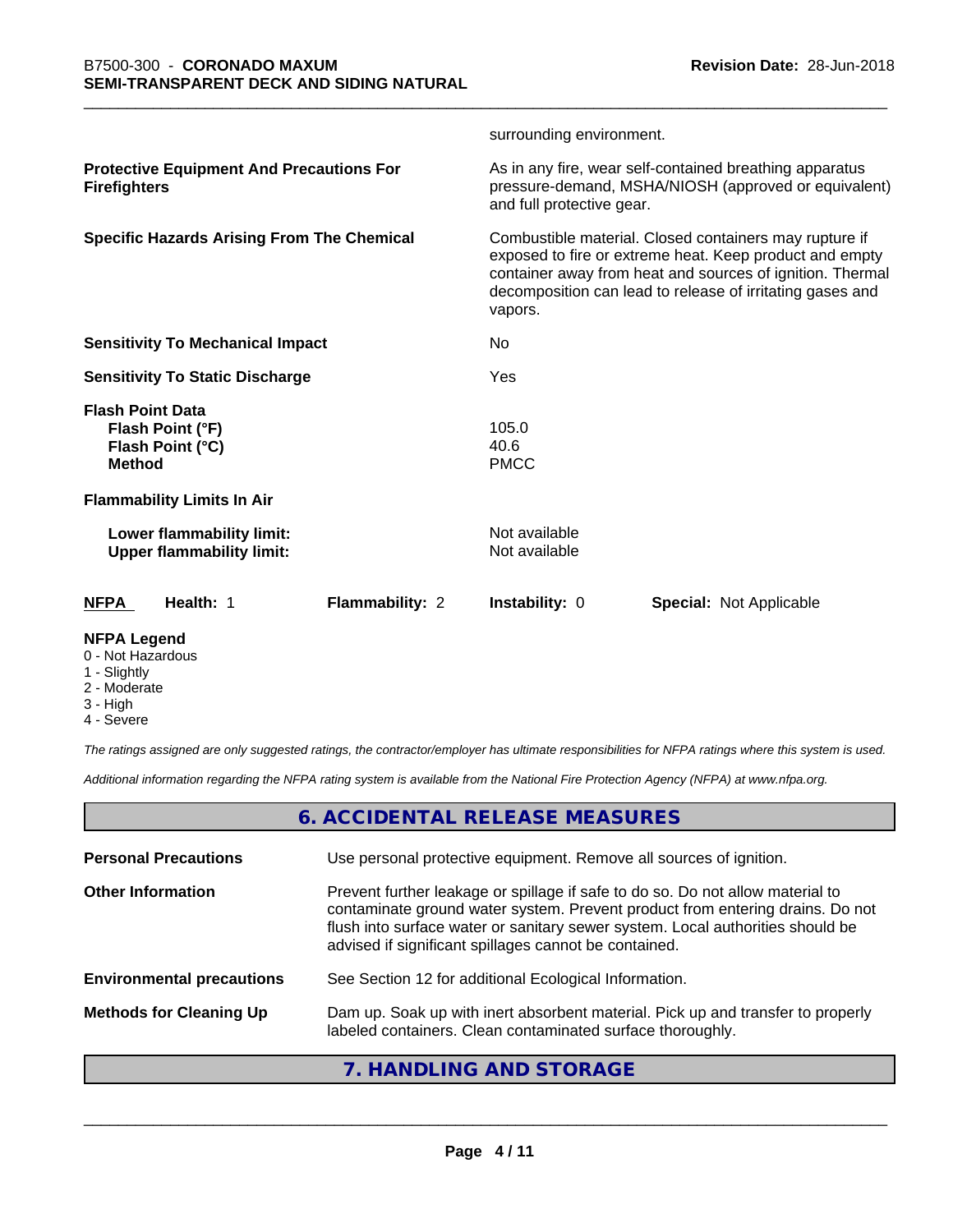| <b>Handling</b>               | Use only in area provided with appropriate exhaust ventilation. Do not breathe<br>vapors or spray mist. Wear personal protective equipment. Take precautionary<br>measures against static discharges. To avoid ignition of vapors by static electricity<br>discharge, all metal parts of the equipment must be grounded. Keep away from<br>open flames, hot surfaces and sources of ignition. |
|-------------------------------|-----------------------------------------------------------------------------------------------------------------------------------------------------------------------------------------------------------------------------------------------------------------------------------------------------------------------------------------------------------------------------------------------|
| <b>Storage</b>                | Keep containers tightly closed in a dry, cool and well-ventilated place. Keep away<br>from heat. Keep away from open flames, hot surfaces and sources of ignition.<br>Keep in properly labeled containers. Keep out of the reach of children.                                                                                                                                                 |
|                               | <b>DANGER</b> - Rags, steel wool or waste soaked with this product may<br>spontaneously catch fire if improperly discarded. Immediately after use, place<br>rags, steel wool or waste in a sealed water-filled metal container.                                                                                                                                                               |
| <b>Incompatible Materials</b> | Incompatible with strong acids and bases and strong oxidizing agents.                                                                                                                                                                                                                                                                                                                         |

# **8. EXPOSURE CONTROLS / PERSONAL PROTECTION**

# **Exposure Limits**

| Chemical name    | <b>ACGIH TLV</b> | <b>OSHA PEL</b>                 |
|------------------|------------------|---------------------------------|
| Stoddard solvent | TWA<br>100 ppm   | 500 ppm - TWA                   |
|                  |                  | 2900 mg/m <sup>3</sup> -<br>TWA |

**Legend**

| <b>Engineering Measures</b> | Ensure adequate ventilation, especially in confined areas. |  |
|-----------------------------|------------------------------------------------------------|--|
|-----------------------------|------------------------------------------------------------|--|

# **Personal Protective Equipment**

| <b>Eye/Face Protection</b><br><b>Skin Protection</b><br><b>Respiratory Protection</b> | Safety glasses with side-shields.<br>Long sleeved clothing. Protective gloves.<br>In operations where exposure limits are exceeded, use a NIOSH approved<br>respirator that has been selected by a technically qualified person for the specific<br>work conditions. When spraying the product or applying in confined areas, wear a<br>NIOSH approved respirator specified for paint spray or organic vapors. |
|---------------------------------------------------------------------------------------|----------------------------------------------------------------------------------------------------------------------------------------------------------------------------------------------------------------------------------------------------------------------------------------------------------------------------------------------------------------------------------------------------------------|
| <b>Hygiene Measures</b>                                                               | Avoid contact with skin, eyes and clothing. Remove and wash contaminated<br>clothing before re-use. Wash thoroughly after handling. When using do not eat,<br>drink or smoke.                                                                                                                                                                                                                                  |

# **9. PHYSICAL AND CHEMICAL PROPERTIES**

**Appearance** liquid **Density (lbs/gal)** 7.25 - 7.35<br>**Specific Gravity** 0.87 - 0.89 **Specific Gravity**<br>pH

**Odor** solvent **Odor Threshold** No information available **pH**<br>
Viscosity (cps) The Contract of the United States of the Viscosity (cps) **Viscosity (cps)** No information available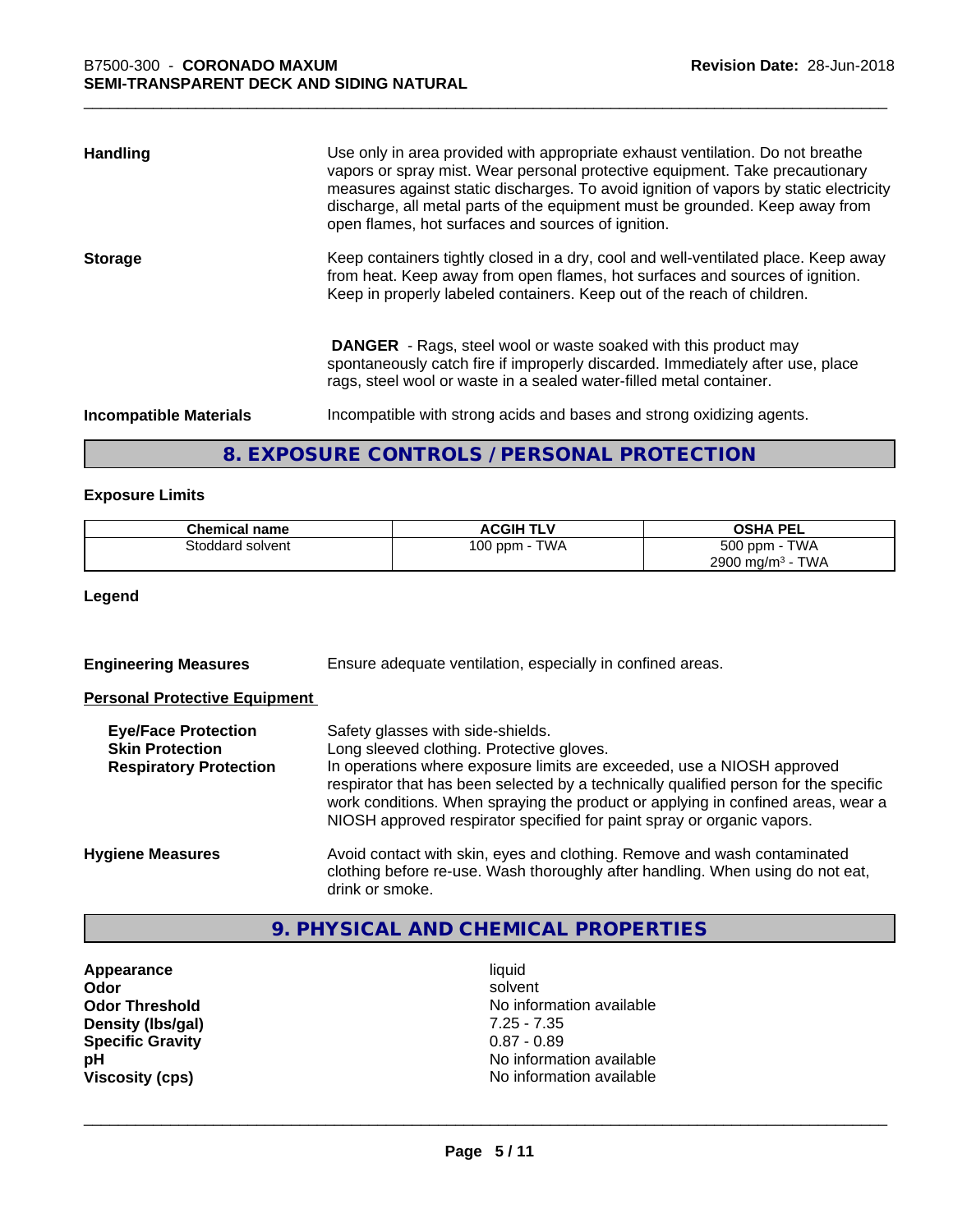**Solubility(ies)** No information available **Water solubility**<br> **Evaporation Rate**<br> **Evaporation Rate**<br> **Evaporation Rate Vapor pressure @20 °C (kPa)** No information available **Vapor density**<br> **We Solids**<br>
We Solids
25 - 45 Wt. % Solids **Vol. % Solids** 25 - 35 **Wt. % Volatiles** 55 - 65 **Vol. % Volatiles** 65 - 75 **VOC Regulatory Limit (g/L)** <550 **Boiling Point (°F)** 279.0 **Boiling Point (°C)** 137.0 **Freezing Point (°F)**<br> **Freezing Point (°C)**<br> **Freezing Point (°C)**<br> **No information available Flash Point (°F)** 105.0 **Flash Point (°C)** 40.6 **Method** PMCC **Flammability (solid, gas)** Not applicable **Upper flammability limit:** No information available **Lower flammability limit:** No information available **Lower** flammability limit: **Autoignition Temperature (°F)**<br> **Autoignition Temperature (°C)** No information available<br>
No information available **Autoignition Temperature (°C) Decomposition Temperature (°F)** No information available **Decomposition Temperature (°C)** No information available **Partition coefficient CONSTRANSISTS No information available** 

**Revision Date:** 28-Jun-2018

**Evaporation Rate** No information available **Freezing Point (°C)** No information available

# **10. STABILITY AND REACTIVITY**

| <b>Reactivity</b>                       | Not Applicable                                                                           |
|-----------------------------------------|------------------------------------------------------------------------------------------|
| <b>Chemical Stability</b>               | Stable under normal conditions. Hazardous polymerisation<br>does not occur.              |
| <b>Conditions to avoid</b>              | Keep away from open flames, hot surfaces, static<br>electricity and sources of ignition. |
| <b>Incompatible Materials</b>           | Incompatible with strong acids and bases and strong<br>oxidizing agents.                 |
| <b>Hazardous Decomposition Products</b> | Thermal decomposition can lead to release of irritating<br>gases and vapors.             |
| Possibility of hazardous reactions      | None under normal conditions of use.                                                     |

**11. TOXICOLOGICAL INFORMATION**

# **Product Information**

# **Information on likely routes of exposure**

**Principal Routes of Exposure** Eye contact, skin contact and inhalation.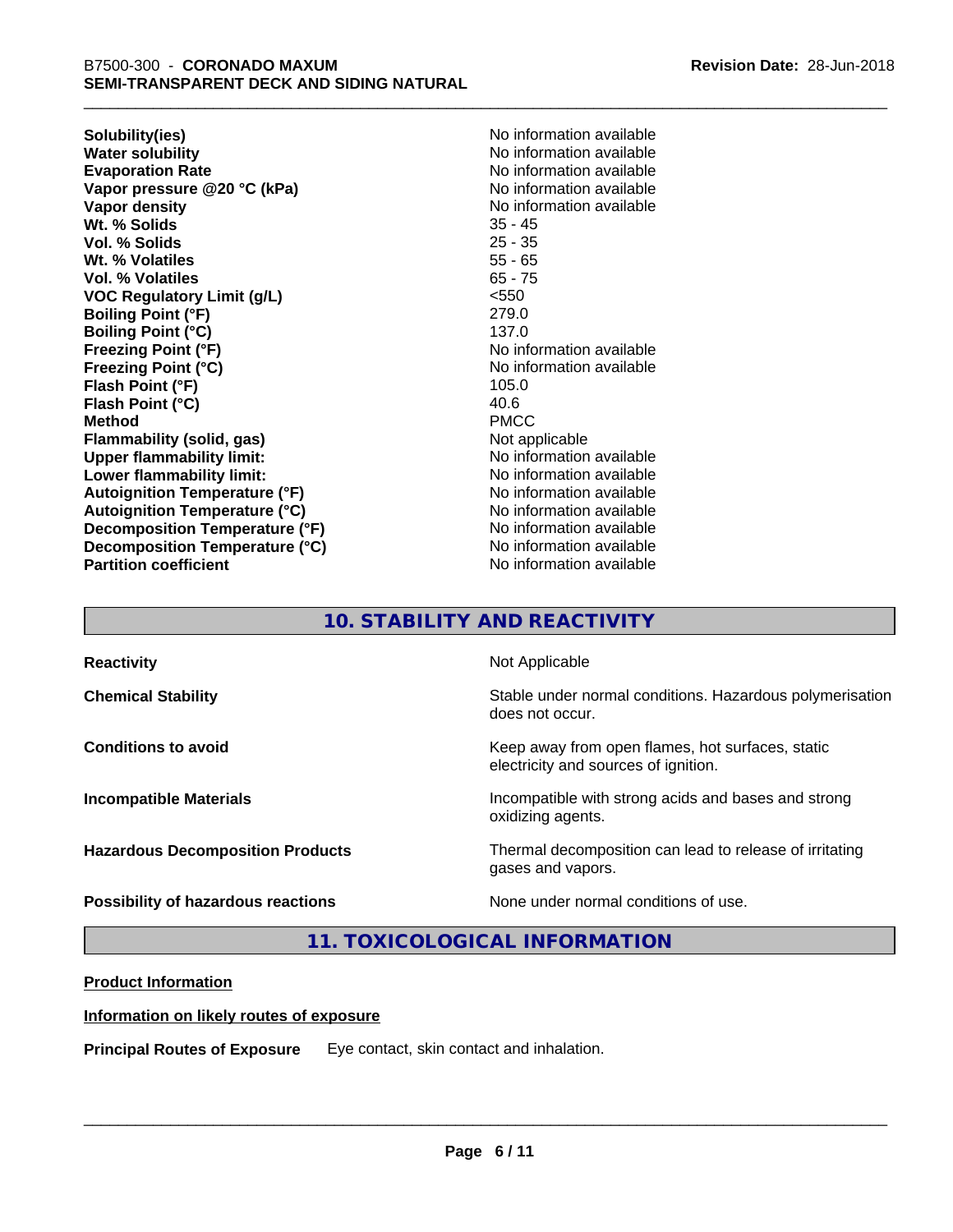# **Acute Toxicity**

**Product Information** Repeated or prolonged exposure to organic solvents may lead to permanent brain and nervous system damage. Intentional misuse by deliberately concentrating and inhaling vapors may be harmful or fatal. **Symptoms related to the physical, chemical and toxicological characteristics Symptoms** No information available. **Delayed and immediate effects as well as chronic effects from short and long-term exposure Eye contact** Contact With eyes may cause irritation. **Skin contact** May cause skin irritation and/or dermatitis. Prolonged skin contact may defat the skin and produce dermatitis. **Ingestion Ingestion may cause irritation to mucous membranes. Small amounts of this** product aspirated into the respiratory system during ingestion or vomiting may cause mild to severe pulmonary injury, possibly progressing to death. **Inhalation High vapor / aerosol concentrations are irritating to the eyes, nose, throat and** lungs and may cause headaches, dizziness, drowsiness, unconsciousness, and other central nervous system effects. **Sensitization** May cause an allergic skin reaction. **Neurological Effects** No information available. **Mutagenic Effects** No information available. **Reproductive Effects** No information available.<br> **Developmental Effects** No information available. **Developmental Effects Target organ effects** No information available. **STOT - repeated exposure** No information available.<br>**STOT - single exposure** No information available. **STOT** - single exposure **Other adverse effects** No information available. **Aspiration Hazard** May be harmful if swallowed and enters airways. Small amounts of this product aspirated into the respiratory system during ingestion or vomiting may cause mild to severe pulmonary injury, possibly progressing to death.

# **Numerical measures of toxicity**

**The following values are calculated based on chapter 3.1 of the GHS document**

| ATEmix (oral)                        | 11503 mg/kg |
|--------------------------------------|-------------|
| <b>ATEmix (dermal)</b>               | 5223 mg/kg  |
| <b>ATEmix (inhalation-dust/mist)</b> | 55.3 mg/L   |

## **Component Information**

## **Acute Toxicity**

Distillates, petroleum, hydrotreated light LD50 Oral: > 5,000 mg/kg (Rat) LD50 Dermal: > 3,000 mg/kg (Rabbit) Stoddard solvent LD50 Oral: > 5,000 mg/kg (Rat) LD50 Dermal: > 3160 mg/kg (Rabbit) LC50 Inhalation (Vapor): > 6.1 mg/L (Rat) 1H-Isoindole-1,3(2H)-dione, 2-[(trichloromethyl)thio]-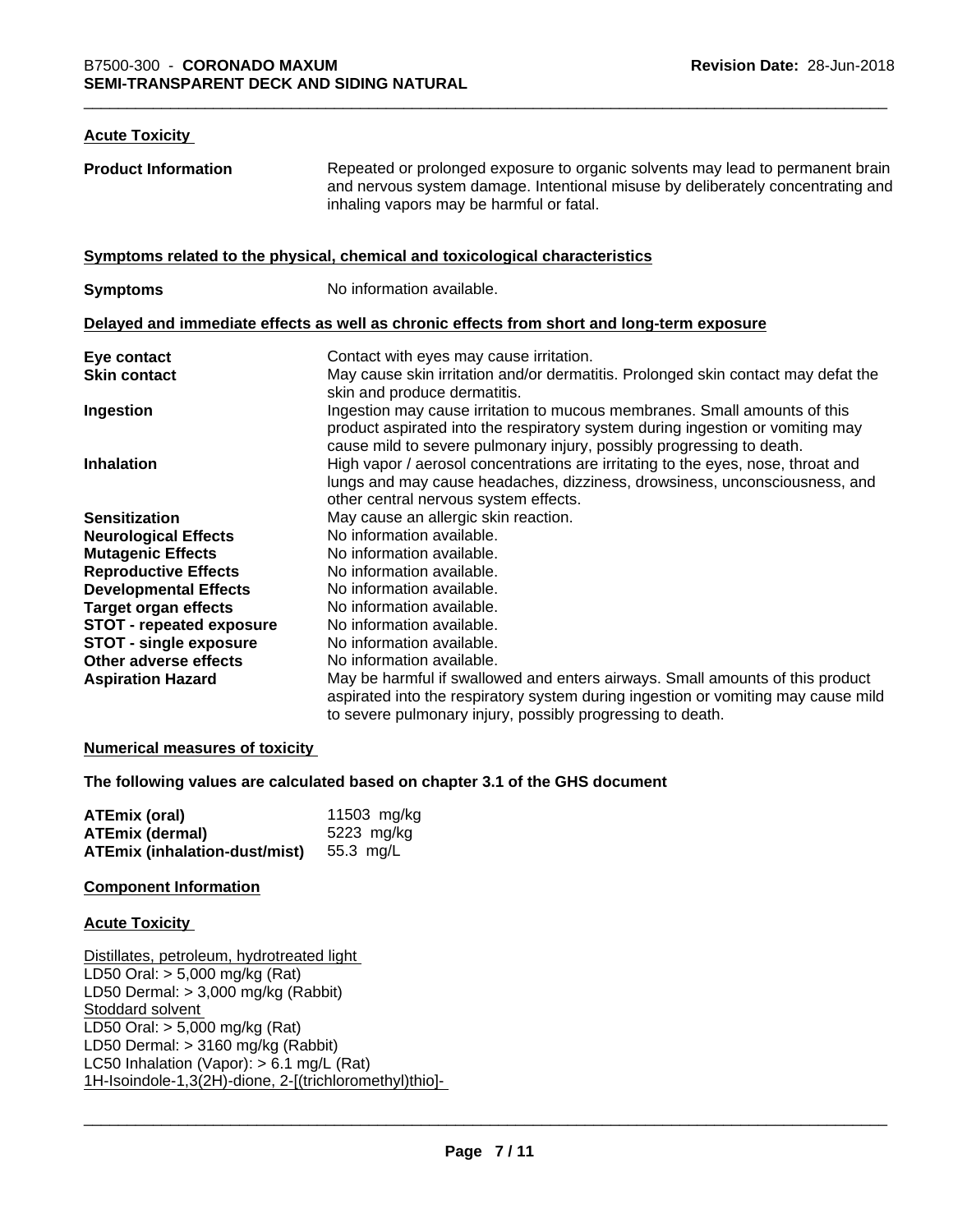LD50 Oral: 2636 mg/kg (Rat) LD50 Dermal: > 22600 mg/kg (Rabbit) LC50 Inhalation (Vapor):  $>$  5000 mg/m<sup>3</sup> 1,2,4-Trimethylbenzene LD50 Oral: 5000 mg/kg (Rat) LC50 Inhalation (Vapor): 18000 mg/m<sup>3</sup> (Rat, 4 hr.) Methyl ethyl ketoxime LD50 Oral: 930 mg/kg (Rat) LD50 Dermal: 200 µL/kg (Rabbit) LC50 Inhalation (Vapor): > 4.8 mg/L (Rat)

# **Carcinogenicity**

*The information below indicateswhether each agency has listed any ingredient as a carcinogen:.*

| <b>Chemical name</b>         | <b>IARC</b>          | <b>NTP</b> | ດເ⊔∧<br>UJNA |
|------------------------------|----------------------|------------|--------------|
|                              | Possible Human<br>2B |            | Listed       |
| Cobalt bis(2-ethylhexanoate) | Carcinogen           |            |              |

• Cobalt and cobalt compounds are listed as possible human carcinogens by IARC (2B). However, there is inadequate evidence of the carcinogenicity of cobalt and cobalt compounds in humans.

# **12. ECOLOGICAL INFORMATION**

# **Ecotoxicity Effects**

The environmental impact of this product has not been fully investigated.

# **Product Information**

# **Acute Toxicity to Fish**

No information available

# **Acute Toxicity to Aquatic Invertebrates**

No information available

# **Acute Toxicity to Aquatic Plants**

No information available

# **Persistence / Degradability**

No information available.

## **Bioaccumulation**

There is no data for this product.

## **Mobility in Environmental Media**

No information available.

## **Ozone**

No information available

# **Component Information**

**Acute Toxicity to Fish**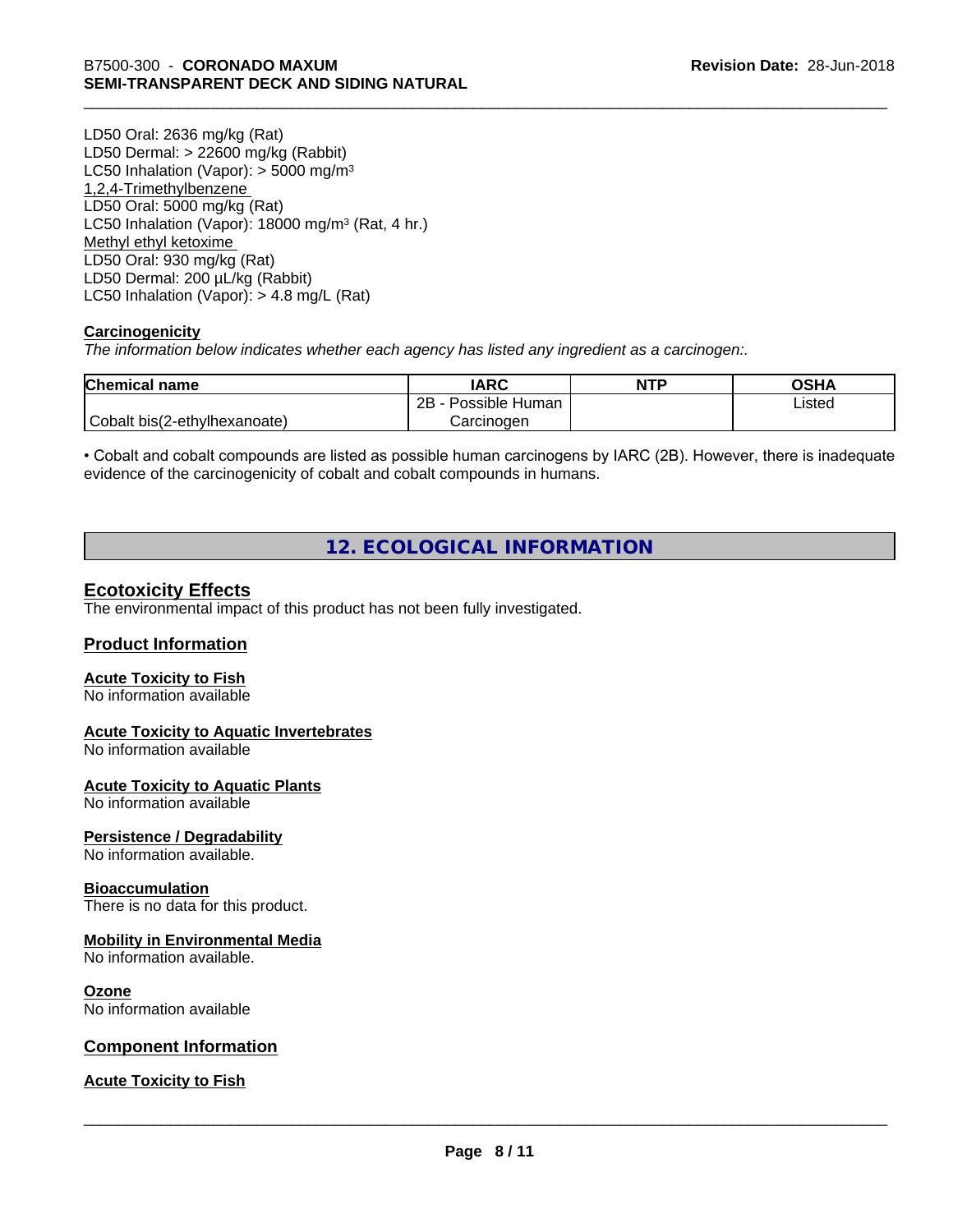Methyl ethyl ketoxime LC50: 48 mg/L (Bluegill sunfish - 96 hr.)

# **Acute Toxicity to Aquatic Invertebrates**

# Methyl ethyl ketoxime

EC50: 750 mg/L (Daphnia magna - 48 hr.)

# **Acute Toxicity to Aquatic Plants**

No information available

|  | 13. DISPOSAL CONSIDERATIONS |  |
|--|-----------------------------|--|
|  |                             |  |

| <b>Waste Disposal Method</b>   | Dispose of in accordance with federal, state, and local regulations. Local<br>requirements may vary, consult your sanitation department or state-designated<br>environmental protection agency for more disposal options. |
|--------------------------------|---------------------------------------------------------------------------------------------------------------------------------------------------------------------------------------------------------------------------|
| <b>Empty Container Warning</b> | Emptied containers may retain product residue. Follow label warnings even after<br>container is emptied. Residual vapors may explode on ignition.                                                                         |

# **14. TRANSPORT INFORMATION**

#### **DOT**

| <b>Proper Shipping Name</b> | <b>PAINT</b>                                               |
|-----------------------------|------------------------------------------------------------|
| <b>Hazard class</b>         |                                                            |
| UN-No.                      | UN1263                                                     |
| <b>Packing Group</b>        | Ш                                                          |
| <b>Description</b>          | UN1263, PAINT, 3, III, Marine Pollutant (Stoddard solvent) |

In the US this material may be reclassified as a Combustible Liquid and is not regulated in containers of less than 119 gallons (450 liters) via surface transportation (refer to 49CFR173.120(b)(2) for further information).

| <b>ICAO/IATA</b> | Contact the preparer for further information. |
|------------------|-----------------------------------------------|
| IMDG / IMO       | Contact the preparer for further information. |

**15. REGULATORY INFORMATION**

# **International Inventories**

| <b>TSCA: United States</b> | Yes - All components are listed or exempt. |
|----------------------------|--------------------------------------------|
| <b>DSL: Canada</b>         | Yes - All components are listed or exempt. |

# **Federal Regulations**

| SARA 311/312 hazardous categorization |     |
|---------------------------------------|-----|
| Acute health hazard                   | Yes |
| Chronic Health Hazard                 | Yes |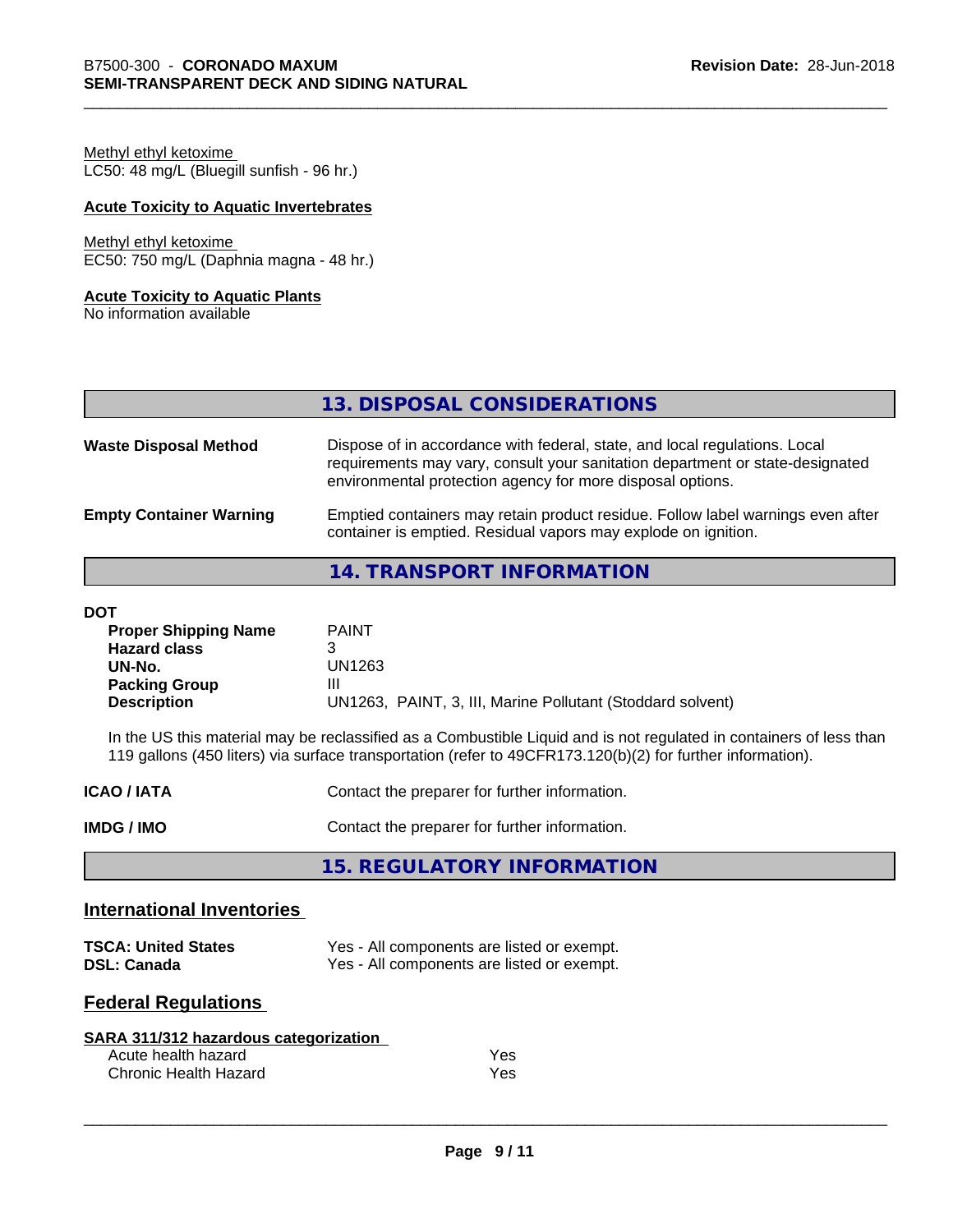| Fire hazard                       | Yes |
|-----------------------------------|-----|
| Sudden release of pressure hazard | Nο  |
| Reactive Hazard                   | Nο  |

# **SARA 313**

Section 313 of Title III of the Superfund Amendments and Reauthorization Act of 1986 (SARA). This product contains a chemical or chemicals which are subject to the reporting requirements of the Act and Title 40 of the Code of Federal Regulations, Part 372:

| <b>Chemical name</b>                                      | CAS No.  | Weight-% | <b>CERCLA/SARA 313</b><br>(de minimis concentration) |
|-----------------------------------------------------------|----------|----------|------------------------------------------------------|
| 1H-Isoindole-1,3(2H)-dione,<br>2-[(trichloromethyl)thio]- | 133-07-3 |          |                                                      |
| 1,2,4-Trimethylbenzene                                    | 95-63-6  |          | 1.0                                                  |

**Clean Air Act,Section 112 Hazardous Air Pollutants (HAPs) (see 40 CFR 61)**

This product contains the following HAPs:

*None*

# **US State Regulations**

# **California Proposition 65**

**AN** WARNING: Cancer and Reproductive Harm– www.P65warnings.ca.gov

# **State Right-to-Know**

| <b>Chemical name</b>        | <b>Massachusetts</b> | <b>New Jersey</b> | Pennsylvania |
|-----------------------------|----------------------|-------------------|--------------|
| Stoddard solvent            |                      |                   |              |
| 1H-Isoindole-1,3(2H)-dione, |                      |                   |              |
| 2-f(trichloromethyl)thiol-  |                      |                   |              |
| 1.2.4-Trimethylbenzene      |                      |                   |              |

## **Legend**

X - Listed

**16. OTHER INFORMATION**

**HMIS** - **Health:** 1\* **Flammability:** 2 **Reactivity:** 0 **PPE:** -

 $\overline{\phantom{a}}$  ,  $\overline{\phantom{a}}$  ,  $\overline{\phantom{a}}$  ,  $\overline{\phantom{a}}$  ,  $\overline{\phantom{a}}$  ,  $\overline{\phantom{a}}$  ,  $\overline{\phantom{a}}$  ,  $\overline{\phantom{a}}$  ,  $\overline{\phantom{a}}$  ,  $\overline{\phantom{a}}$  ,  $\overline{\phantom{a}}$  ,  $\overline{\phantom{a}}$  ,  $\overline{\phantom{a}}$  ,  $\overline{\phantom{a}}$  ,  $\overline{\phantom{a}}$  ,  $\overline{\phantom{a}}$ 

# **HMIS Legend**

- 0 Minimal Hazard
- 1 Slight Hazard
- 2 Moderate Hazard
- 3 Serious Hazard
- 4 Severe Hazard
- Chronic Hazard
- X Consult your supervisor or S.O.P. for "Special" handling instructions.

*Note: The PPE rating has intentionally been left blank. Choose appropriate PPE that will protect employees from the hazards the material will*